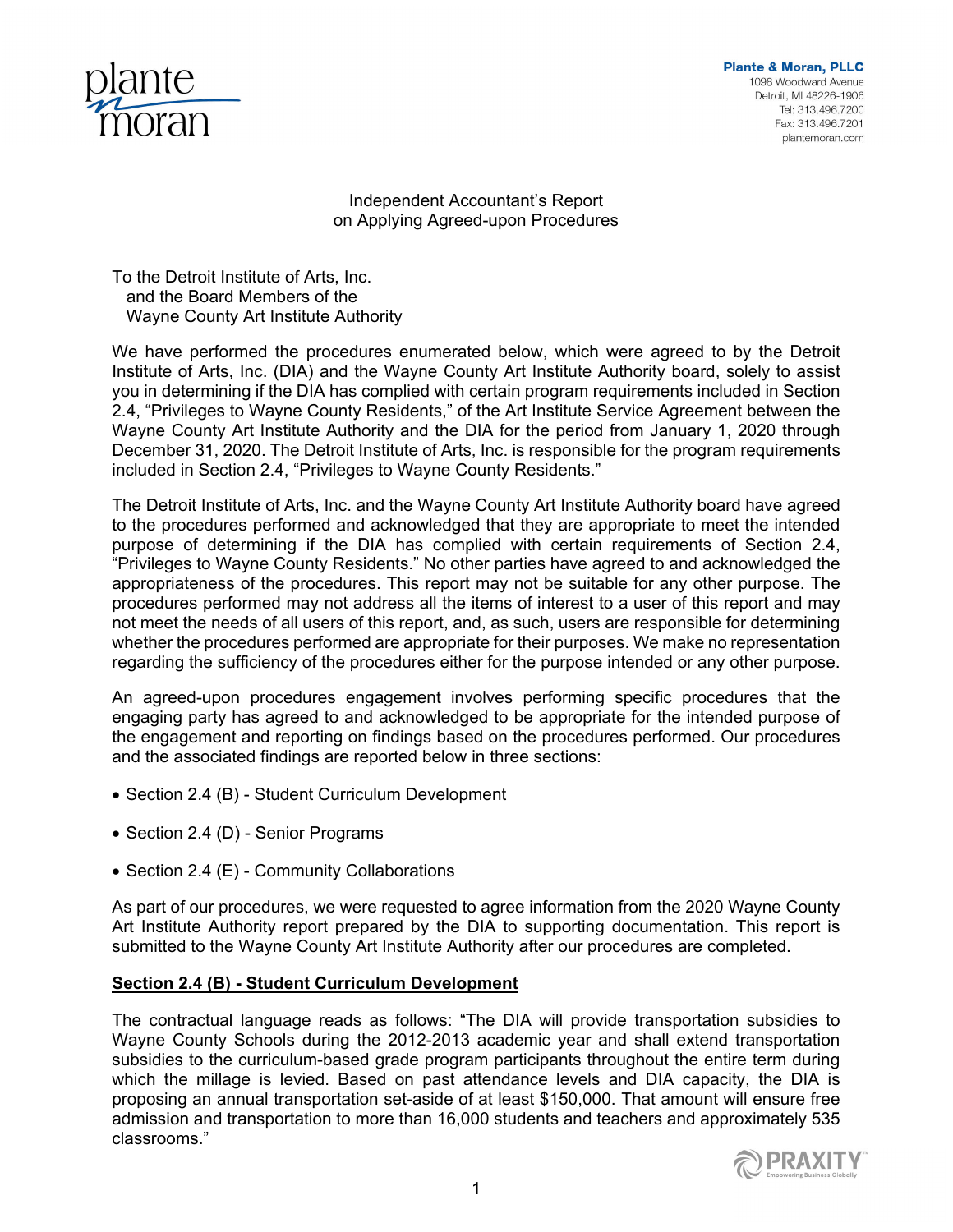According to the preliminary 2020 Wayne County Art Institute Authority report prepared by the DIA, total spending on school programs was as follows:

| Transportation                                                                                                                                                  | \$41,630.48     |
|-----------------------------------------------------------------------------------------------------------------------------------------------------------------|-----------------|
| Staff time - Group reservations and learning and<br>audience engagement (school relations coordinator,<br>gallery teachers, and director of education programs) | \$76,718.17     |
| Total school program spending                                                                                                                                   | \$118,348.65    |
| Service agreement                                                                                                                                               | \$150,000.00    |
| Variance                                                                                                                                                        | $$$ (31,651.35) |

The procedures and the associated findings are as follows:

- 1) Transportation
	- a) We obtained the DIA general ledger detail for the Wayne County, Michigan (Wayne County) transportation expense account for the period from January 1, 2020 through December 31, 2020 and compared the amount to the transportation expense reported in the preliminary Wayne County Art Institute Authority report.
	- b) We selected a sample of 10 transactions and agreed the amount recorded in the general ledger to the amount on the related invoice or other supporting documentation. Sample transaction #2 in Exhibit I in the amount of \$238.60 was related to transportation provided for trips in 2019 that was recorded in the Wayne County expense account in 2020 and not accrued for in the year ended December 31, 2019. No other timing differences were identified in the sample of transactions accounted for under the Wayne County transportation expense.
	- c) We obtained the DIA's calculation of the spending for the student curriculum development and agreed inputs to the amounts recorded in the general ledger. We observed there was a spending shortfall of \$31,651.35 in 2020.
- 2) Staff Time
	- a) We obtained the DIA general ledger detail for the staff time for group reservations, and learning and audience engagement (gallery teachers, director of education programs, and school relations coordinator) for the period from January 1, 2020 through December 31, 2020 and compared the amount to the expense reported in the preliminary Wayne County Art Institute Authority report prepared by the DIA. No exceptions were identified in comparing the amount per the DIA general ledger to the preliminary 2020 Wayne County Art Institute Authority report.
	- b) We agreed the amounts reported in the general ledger for total staff time expenses to summary payroll data maintained by the DIA. No exceptions were identified.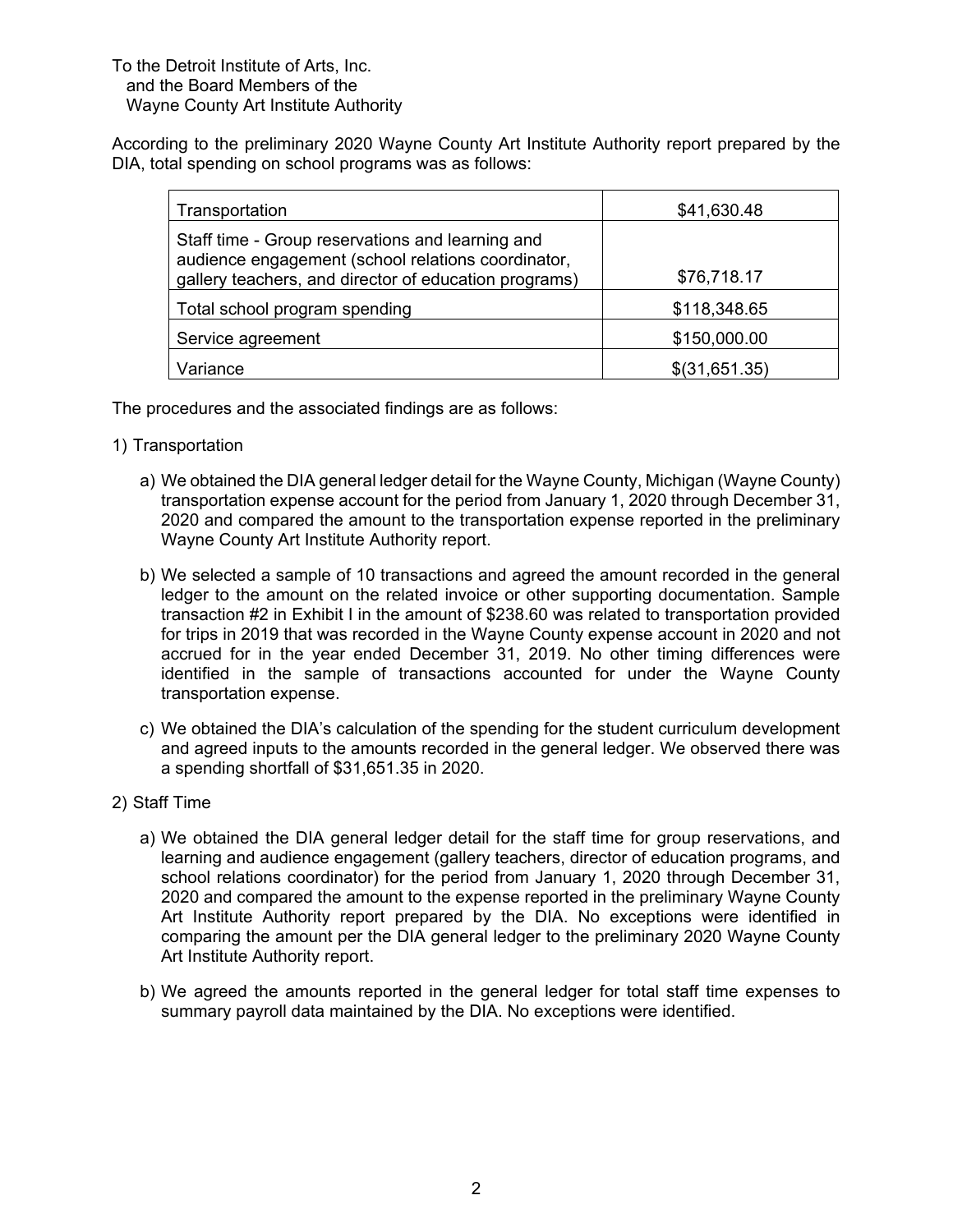- c) We recalculated the staff time expense allocation to Wayne County by obtaining data maintained in the DIA's group reservation system and internal departmental reports. We confirmed the allocation methodologies described below were utilized. No exceptions were identified in recalculating the expense allocation to Wayne County based on the DIA's methodology.
	- i) In the learning and audience engagement department, there was a school relations coordinator position whose wages and fringes were partially allocated to the counties of Oakland, Wayne, and Macomb, Michigan under the student curriculum development section of the service agreement with the Wayne County Art Institute Authority. The portion of wages and fringes of this position allocated to the counties was split evenly amongst the three counties. This was the same for the director of education programs' wages and fringes. For the period from January 1, 2020 through December 31, 2020, 60 percent of the school relations coordinator's wages and fringes for the period of January through March was allocated to the counties of Oakland, Wayne, and Macomb, Michigan. For the period from January 1, 2020 through March 31, 2020, 45 percent of the director of education programs was allocated to the counties of Oakland, Wayne, and Macomb, Michigan. The total wages and fringes for these two positions was \$19,869, with \$6,623 allocated to Wayne County, Michigan.
	- ii) There were 10 gallery teacher positions whose wages and fringes were partially allocated to the counties of Oakland, Wayne, and Macomb, Michigan under the Student Curriculum Development section of the service agreement with the Wayne County Art Institute Authority. The wages and fringe benefit expenses were reduced for time spent on tasks unrelated to school programs from March 22, 2020 through December 31, 2020. Gallery teachers' wages and fringe benefits were allocated to the counties of Oakland, Wayne, and Macomb, Michigan based on the percentage of school group tours per county using data 2019, as this was the most recent year with full activity. For the period from January 1, 2020 through December 31, 2020, \$67,769 of the gallery teachers' wages and fringes expense were allocated to the counties of Oakland, Wayne, and Macomb, Michigan. Of the \$67,769, 54.58 percent, or \$36,988, was allocated to Wayne County, Michigan.
	- iii) In the group reservations department, there were eight positions whose wages and fringes were partially allocated to the counties of Oakland, Wayne, and Macomb, Michigan under the Student Curriculum Development section of the service agreement with the Wayne County Art Institute Authority for the period of January through March 2020. One group reservations department position was partially allocated to the counties of Oakland, Wayne, and Macomb, Michigan under the student curriculum development section of the service agreement with the Wayne County Art Institute Authority for the period of April through June 2020. The wages and fringes of the group reservations department were allocated to the counties based on the percentage of tricounty school reservations compared to total reservations in the DIA's group reservation system in 2019, as this was the most recent year with full activity. For the period from January 1, 2020 through June 2020, 67.11 percent, or \$60,658, of the group reservations department's wages and fringes expenses was allocated to the counties of Oakland, Wayne, and Macomb, Michigan under the Student Curriculum Development section of the service agreement with the Wayne County Art Institute Authority. The allocation to Wayne County was based on the percentage of Wayne County school reservations compared to the total tri-county school reservations. For the period from January 1, 2020 through December 31, 2020, approximately 54.58 percent of the \$60,658, or \$33,107, was allocated to Wayne County.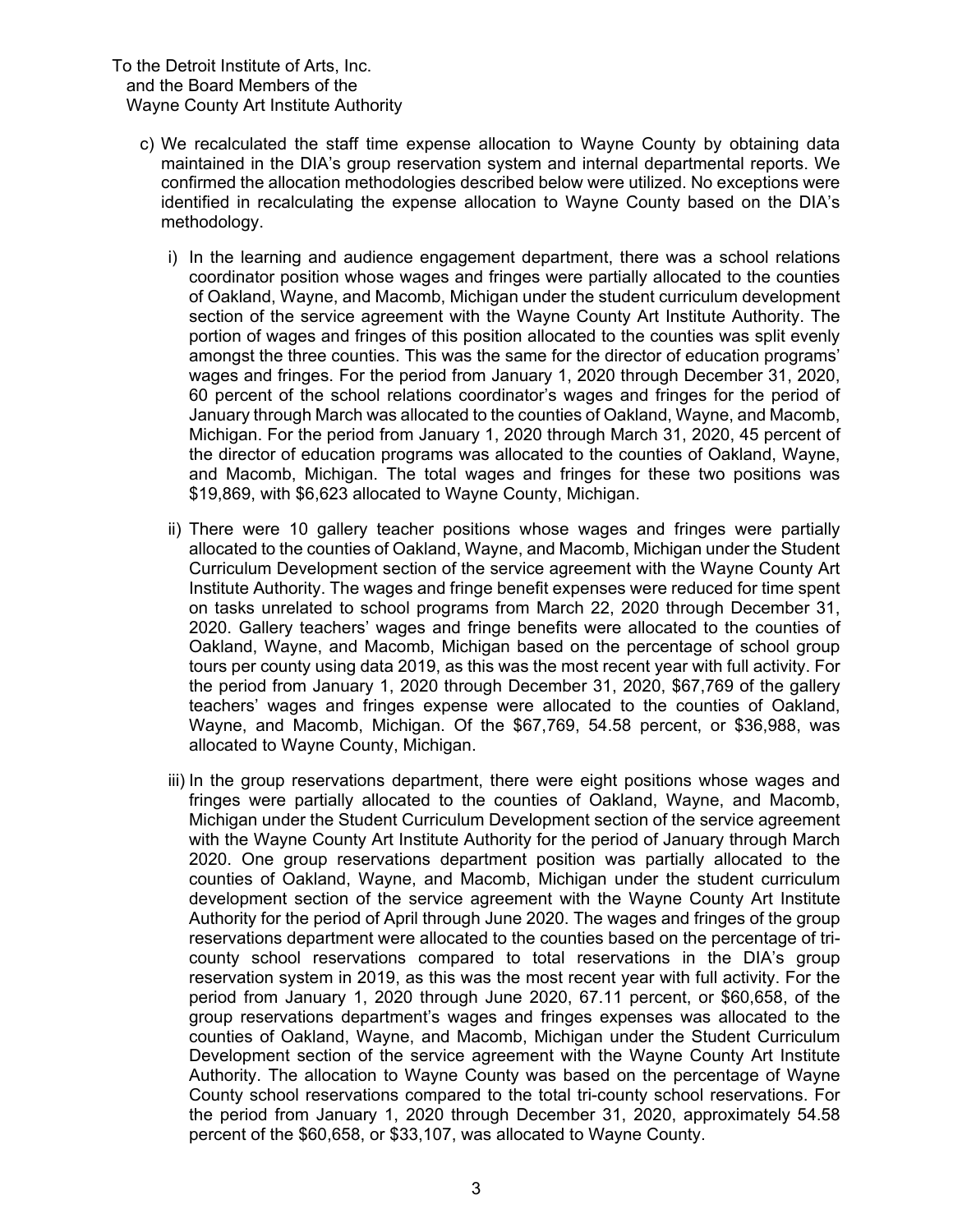# **Section 2.4 (D) - Senior Programs**

The contractual language reads as follows: "The DIA shall initiate a subsidized tour program for Wayne County seniors. Based on past attendance, the museum will initially set aside \$150,000 annually for a subsidized senior program. This will fund 60 senior tours, including transportation, a 30-minute lecture by a museum volunteer or staff member, and access to the galleries."

According to the preliminary 2020 Wayne County Art Institute Authority report prepared by the DIA, total spending on senior programs was as follows:

| Senior Millage Program - Transportation, hospitality, and other<br>costs related to Thursdays at the Museum senior program | \$25,945.48   |
|----------------------------------------------------------------------------------------------------------------------------|---------------|
| Staff time - Learning and audience engagement, group<br>reservations, and studio                                           | \$11,919.00   |
| Total senior program spending                                                                                              | \$37,864.48   |
| Service agreement                                                                                                          | \$100,000.00  |
| Variance                                                                                                                   | (\$62,135.52) |

The procedures and the associated findings are as follows:

- 1) Thursdays at the Museum Program
	- a) We obtained the DIA general ledger detail for the Wayne County expenses related to the Thursdays at the Museum program for the period from January 1, 2020 through December 31, 2020 and compared the amount to the program expenses reported in the preliminary 2020 Wayne County Art Institute Authority report prepared by the DIA. We observed that the program expenses consisted of transportation, hospitality, and other costs related to the Thursdays at the Museum senior program. No exceptions were identified in comparing the amount per the DIA general ledger to the preliminary 2020 Wayne County Art Institute Authority report.
	- b) We agreed the amounts recorded in the general ledger to the related invoice or other supporting documentation for a sample of transactions, as identified in Exhibit II. The sample of 10 transactions was judgmentally selected. We agreed the expense amount per the general ledger to the related invoice or supporting documentation. There were no exceptions identified in the sample of transactions accounted for in the Wayne County expense accounts.
	- c) We obtained the DIA's calculation of the spending for the Thursdays at the Museum program and agreed inputs to the amounts recorded in the general ledger. We observed there was a spending shortfall in 2020 of \$62,135.52.
- 1) Staff Time
	- a) We obtained the DIA general ledger detail for the staff time learning and audience engagement, studio, and group reservations expense accounts for the period from January 1, 2020 through December 31, 2020 and compared the amount to the expense reported in the preliminary Wayne County Art Institute Authority report prepared by the DIA. No exceptions were identified.
	- b) We agreed the amounts reported in the general ledger for total staff time expenses to summary payroll data maintained by the DIA. No exceptions were identified.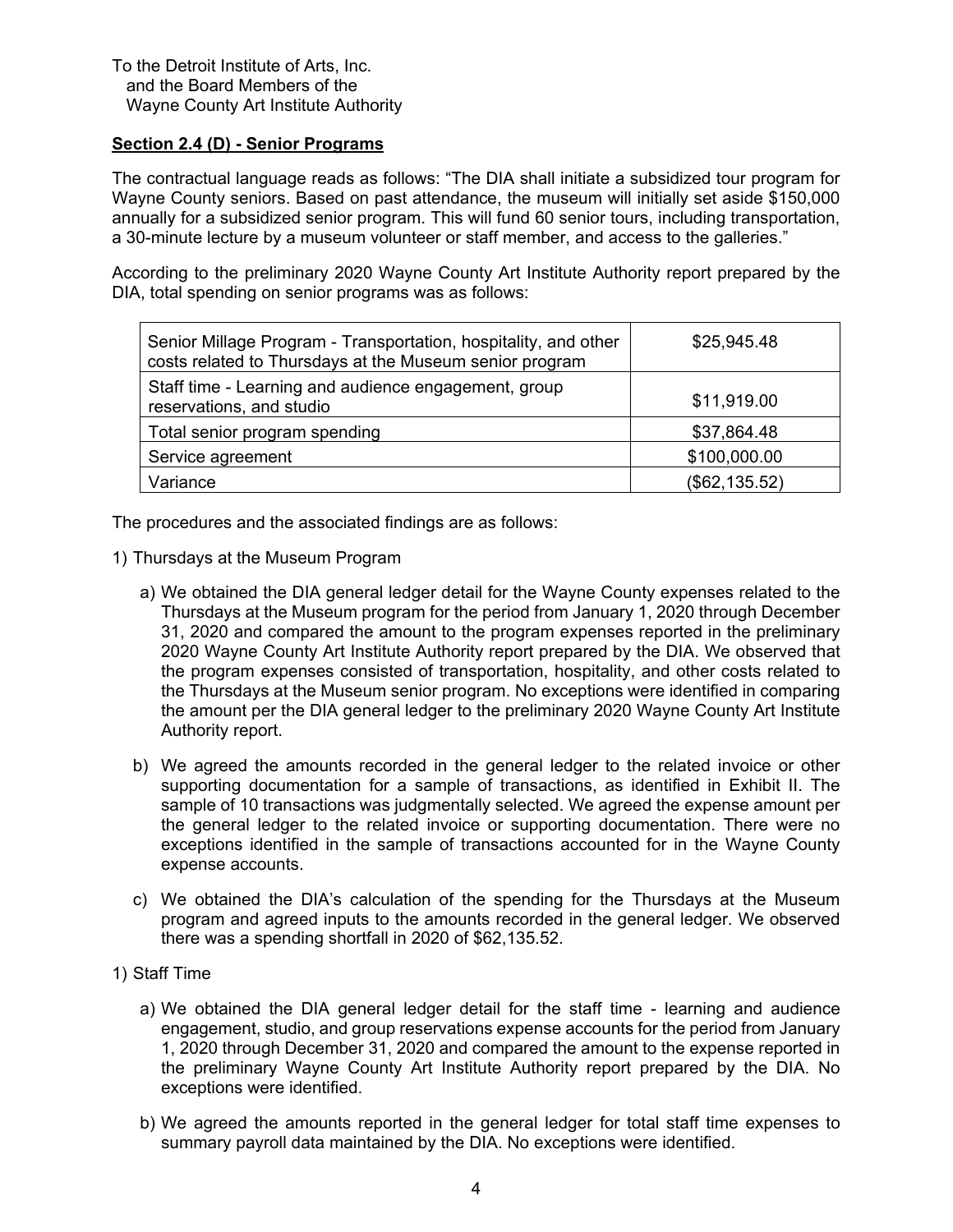- c) We recalculated the staff time expense allocation to Wayne County by obtaining data maintained in the DIA's group reservation system and internal departmental reports. We confirmed the allocation methodologies described below were utilized. No exceptions were identified in recalculating the expense allocation to Wayne County based on the DIA's methodology.
	- i) In the group reservations department, there were eight positions whose wages and fringes were partially allocated to the counties of Oakland, Wayne, and Macomb, Michigan under the senior programs section of the service agreement with the Wayne County Art Institute Authority. The wages and fringes of the group reservations department were allocated to the counties based on the percentage of tri-county senior trip reservations compared to total trip reservations in the DIA's group reservation system in 2019, as this was the most recent year with full activity. For the period from January 1, 2020 through December 31, 2020, approximately 16.80 percent, or \$15,187, of the group reservation department's wages and fringes expenses was allocated to the counties of Oakland, Wayne, and Macomb, Michigan under the Senior Programs section of the service agreement with the Wayne County Art Institute Authority. The allocation to Wayne County was based on the percentage of Wayne County senior trip reservations compared to the total tri-county senior trip reservations. For the period from January 1, 2020 through December 31, 2020, approximately 40.85 percent of the \$15,187, or \$6,204, was allocated to Wayne County.
	- ii) In the learning and audience engagement affairs department, there were four positions whose wages and fringes were partially allocated to the counties of Oakland, Wayne, and Macomb, Michigan under the Senior Programs section of the service agreement with the Wayne County Art Institute Authority. There was also one position, community engagement manager, whose wages and fringes were partially allocated to Wayne County under the Senior Programs section of the service agreement with the Wayne County Art Institute Authority. For the period from January 1, 2020 through December 31, 2020, the learning and audience engagement department's wages and fringes allocated to the Senior Programs were \$16,187, with \$5,341 allocated to Wayne County, Michigan.
	- iii) In the studio department, there were nine employees whose wages and fringes were partially allocated to the counties of Oakland, Wayne, and Macomb, Michigan under the Senior Programs section of the service agreement with the Wayne County Art Institute Authority. A portion of the wages and fringes for those positions was allocated to the counties of Oakland, Wayne, and Macomb, Michigan under the Senior Programs section of the service agreement with the Wayne County Art Institute Authority based on actual hours worked on specific Senior Programs projects. For the nine positions, we agreed the project hours allocated to Wayne County to detail provided by the DIA with no exceptions. For the period from January 1, 2020 through December 31, 2020, the studio department's wages and fringes allocated to the Senior Program were \$1,359, with \$375 allocated to Wayne County.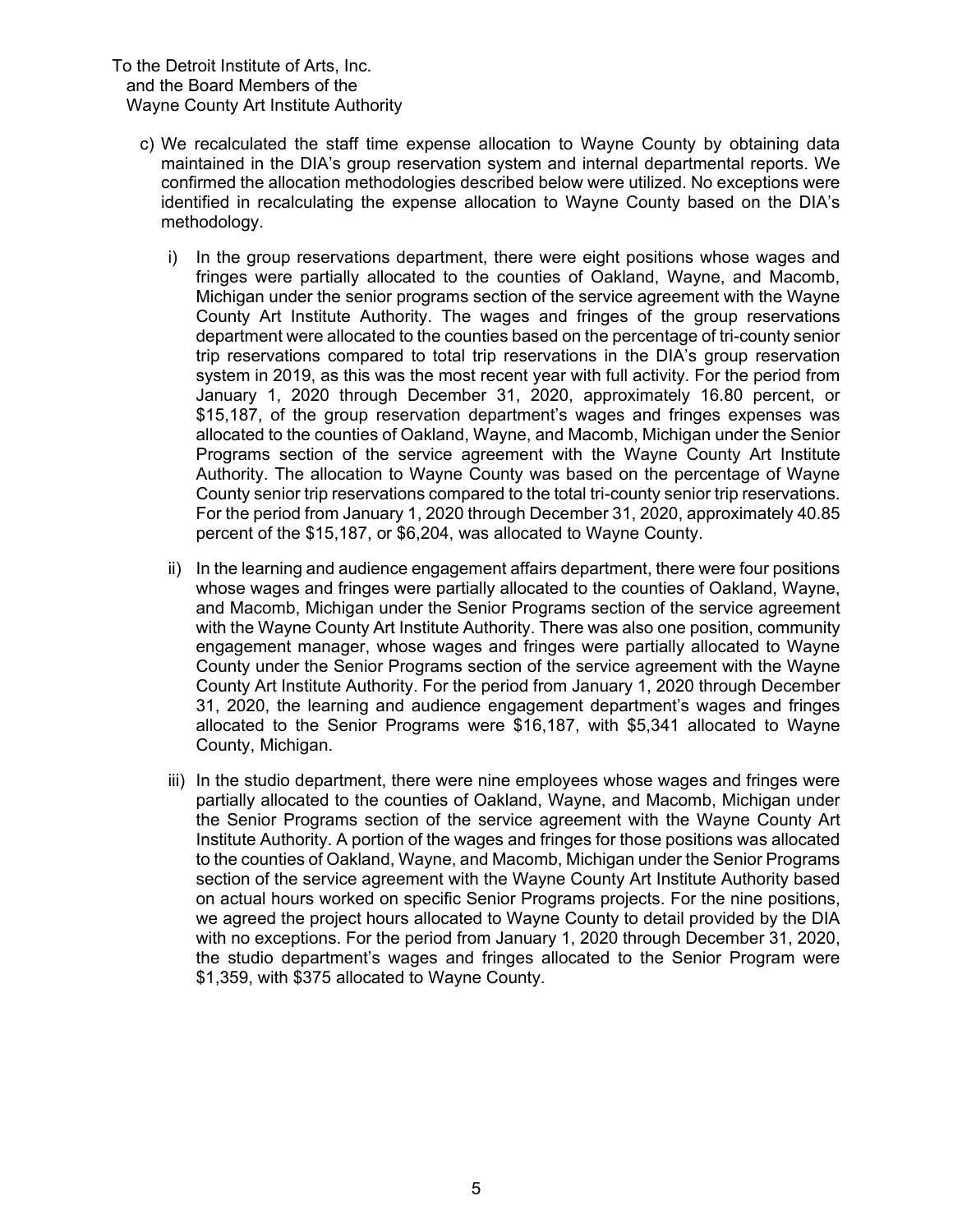# **Section 2.4 (E) - Community Collaborations**

The contractual language reads as follows: "The DIA will set aside at least \$300,000 annually to support community partnership projects that assist in bringing DIA programming to communities where there is a demonstrated commitment to increasing local arts programs. These collaborations will be developed cooperatively between the DIA and local organizations to respect and sustain the mission of the local organization and preserve the local character of each program."

According to the preliminary 2020 Wayne County Art Institute Authority report prepared by the DIA, total spending on community programs was as follows:

| <b>Community Partnership Programs</b>                         | \$66,876.56    |
|---------------------------------------------------------------|----------------|
| Staff time - Studio, group reservations, public programs, and |                |
| learning and audience engagement                              | \$75,633.76    |
| Total investment                                              | \$142,510.32   |
| Service agreement                                             | \$300,000.00   |
| Variance                                                      | \$(157,489.68) |

The procedures and the associated findings are as follows:

- 1) Community Partnership Programs
	- a) We obtained the DIA general ledger detail for the Wayne County expenses related to community partnership programs, including Partners in Public Art and Inside | Out, for the period from January 1, 2020 through December 31, 2020 and compared the amount to the expenses reported in the preliminary Wayne County Art Institute Authority report prepared by the DIA. No exceptions were identified in comparing the amount per the DIA general ledger to the preliminary Wayne County Art Institute Authority report.
	- b) We agreed the amounts recorded in the general ledger to the related invoice or other supporting documentation for a sample of transactions, as identified in Exhibit III. The sample of 10 transactions was judgmentally selected. We agreed the expense amount per the general ledger to the related invoice or supporting documentation. We observed that certain expenses were allocated to Wayne County at a rate determined by the level of benefit received by Wayne County. No exceptions were identified.
	- c) We obtained the DIA's calculation of the spending for the community partnership programs and agreed inputs to the amounts recorded in the general ledger. We observed there was a spending shortfall of \$157,489.68 in 2020.
- 2) Staff Time
	- a) We obtained the DIA general ledger detail for the group reservations and learning and audience engagement staff time for the period from January 1, 2020 through December 31, 2020 and compared the amount to the expense reported in the preliminary 2020 Wayne County Art Institute Authority report prepared by the DIA. No exceptions were identified.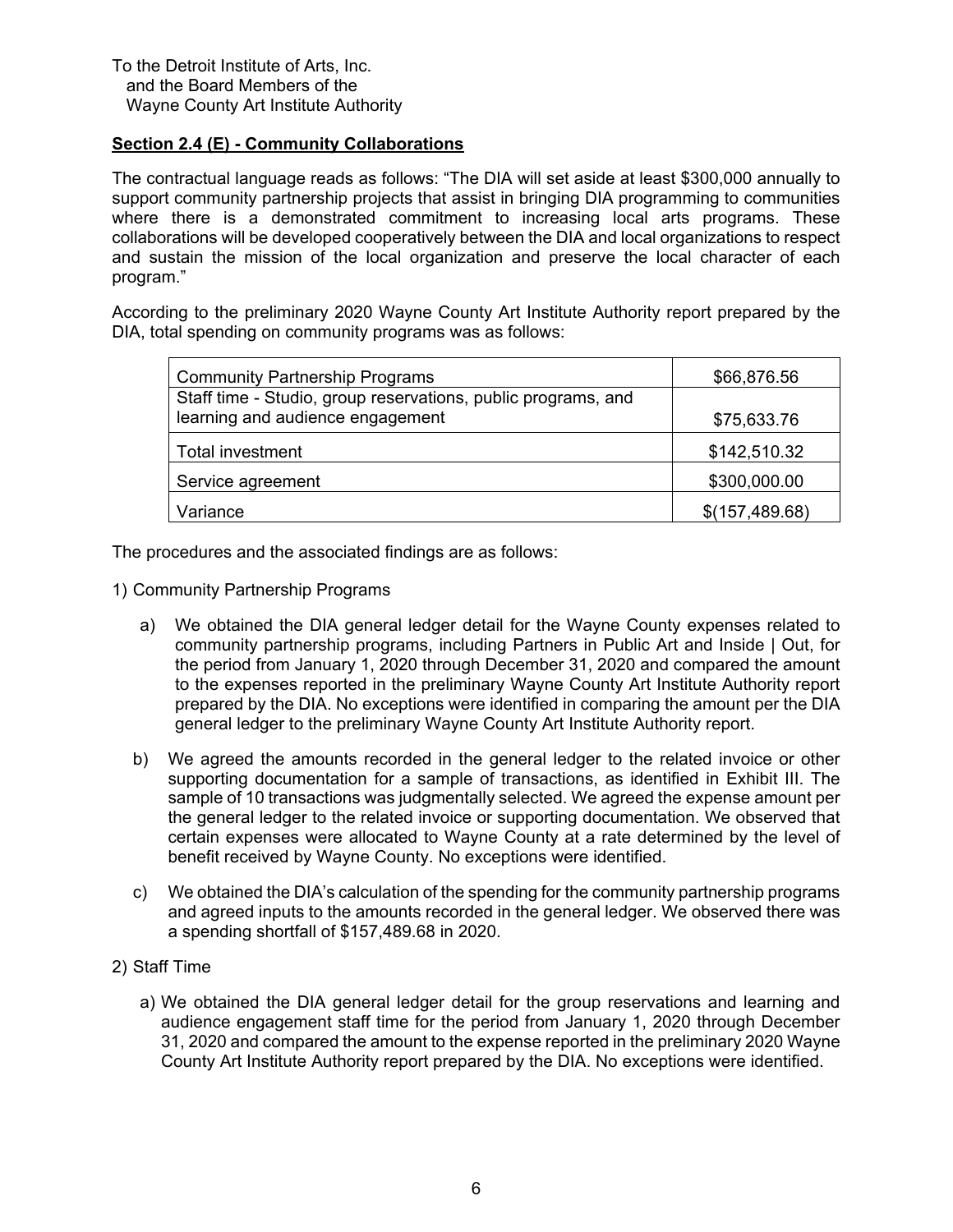- b) We agreed the amounts reported in the general ledger for total staff time expenses to summary payroll data maintained by the DIA. No exceptions were identified. We recalculated the staff time expense allocation to Wayne County by obtaining data maintained in the DIA's group reservation system and internal departmental reports.
- c) We confirmed the staff time allocation methodologies described below were utilized. No exceptions were identified in recalculating the staff time expense allocation to Wayne County based on the DIA's methodology described below.
	- i) For the learning and audience engagement department, there were five positions whose wages and fringes were partially allocated to the counties of Oakland, Wayne, and Macomb, Michigan under the community collaborations section of the service agreement with the Wayne County Art Institute Authority.
		- The assistant director of community engagement's time was allocated 45 percent to community collaborations.
		- The director of studio program's time was allocated 60 percent to community collaborations.
		- The studio outreach coordinator's time were allocated 60 percent to community collaborations.
		- The director of education program's time was allocated 6 percent to community collaborations.
		- The Wayne County community engagement manager's time was allocated 60 percent to community collaborations to Wayne County only.

For the period from January 1, 2020 through December 31, 2020, the total wages and fringes of the learning and audience engagement staff involved in community partnership programs was \$124,145. For the period from January 1, 2020 through December 31, 2020, \$40,919 was allocated to Wayne County, Michigan.

ii) In the studio programs department, there was one position whose wages and fringes were partially allocated to the counties of Oakland, Wayne, and Macomb, Michigan under the community collaborations section of the service agreement with the Wayne County Art Institute Authority. The studio outreach coordinator's time was allocated 60 percent to community collaborations for the period of January through March 2020. The wages and fringes were then divided among the three counties according to the position's appropriate allocation. For the period from January 1, 2020 through December 31, 2020, \$8,723 of the community relations department's wages and fringes expenses was allocated to the counties of Oakland, Wayne, and Macomb, Michigan under the community collaborations section of the service agreement with the Wayne County Art Institute Authority. For the period from January 1, 2020 through December 31, 2020, \$2,908 was allocated to Wayne County, Michigan.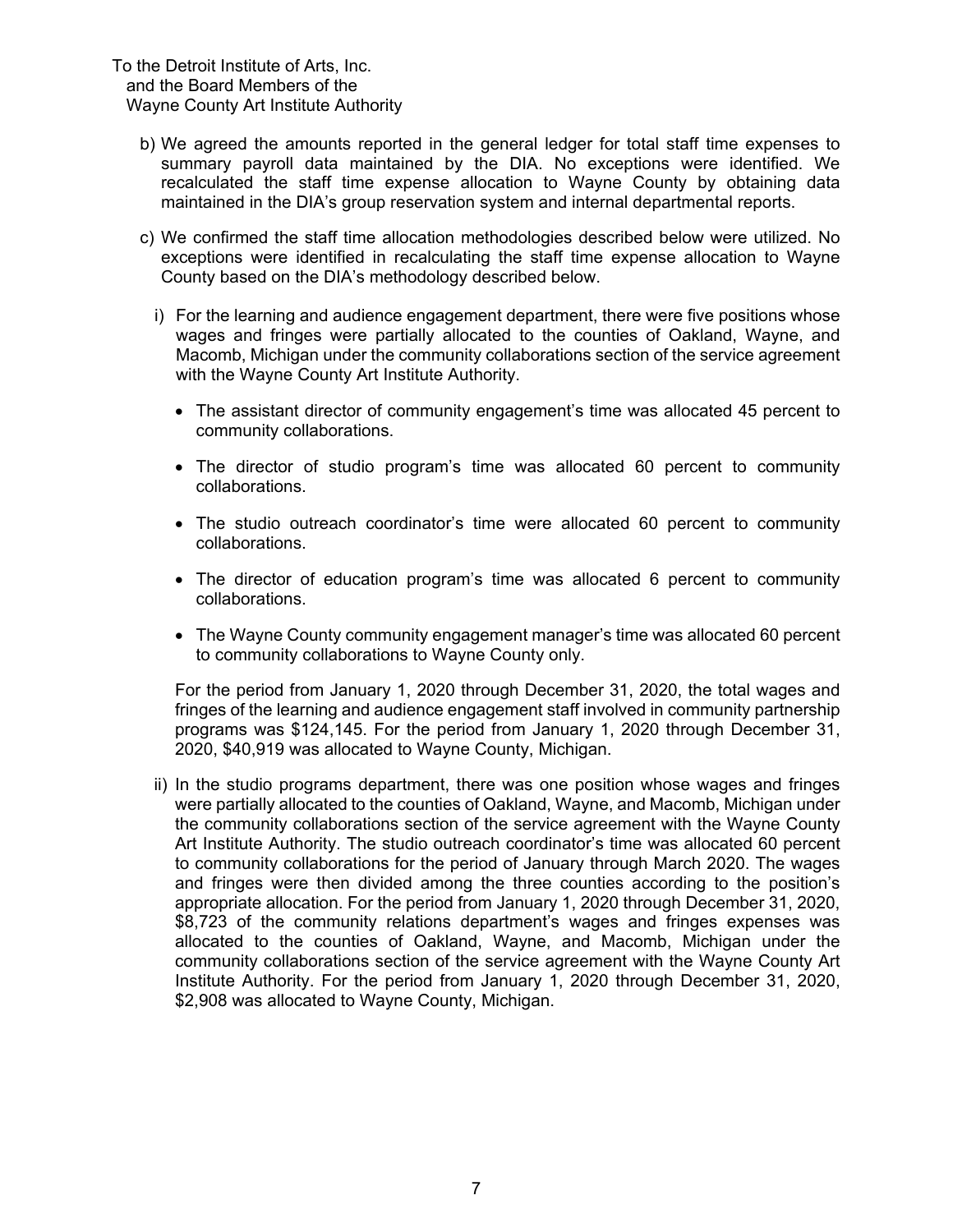- iii) In the group reservations department, there were eight positions whose wages and fringes were partially allocated to the counties of Oakland, Wayne, and Macomb, Michigan under the Community Collaborations section of the service agreement with the Wayne County Art Institute Authority. The wages and fringes of the group reservations department were allocated to the counties under the Community Collaborations section of the service agreement with the Wayne County Art Institute Authority based on the percentage of tri-county community group reservations compared to total reservations in the DIA's group reservation system in 2019, as this was the most recent year with full activity. For the period from January 1, 2020 through December 31, 2020, 3.18 percent, or \$2,872, of the group reservations department's wages and fringes expenses was allocated to the counties of Oakland, Wayne, and Macomb, Michigan under the Community Collaborations section of the service agreement with the Wayne County Art Institute Authority. The allocation to Wayne County was based on the percentage of Wayne County community group reservations compared to the total tri-county community group reservations. For the period from January 1, 2020 through December 31, 2020, 35.48 percent, or \$1,019, was allocated to Wayne County, Michigan.
- iv) In the public programming department, there were nine employees whose wages and fringes were partially allocated to the counties of Oakland, Wayne, and Macomb, Michigan under the Community Collaborations section of the service agreement with the Wayne County Art Institute Authority. A portion of the wages and fringes for those positions was allocated to the counties of Oakland, Wayne, and Macomb, Michigan under the Community Collaborations section of the service agreement with the Wayne County Art Institute Authority based on actual hours worked on specific community collaborations projects. For the nine employees, we agreed the project hours allocated to Wayne County to detail provided by the DIA with no exceptions. For the period from January 1, 2020 through December 31, 2020, the public programming department's wages and fringes allocated to the Community Collaborations were \$8,226, with \$7,385 of the public programming department's wages and fringes expenses allocated to Wayne County, Michigan.
- v) In the studio department, there were six employees whose wages and fringes were partially allocated to the counties of Oakland, Wayne, and Macomb, Michigan under the Community Collaborations section of the service agreement with the Wayne County Art Institute Authority. A portion of the wages and fringes for those positions was allocated to the counties of Oakland, Wayne, and Macomb, Michigan under the Community Collaborations section of the service agreement with the Wayne County Art Institute Authority based on actual hours worked on specific Community Collaborations projects. For the six employees, we agreed the project hours allocated to Wayne County to detail provided by the DIA with no exceptions. For the period from January 1, 2020 through December 31, 2020, the studio department's wages and fringes allocated to the community collaborations were \$52,841, with \$23,403 allocated to Wayne County, Michigan.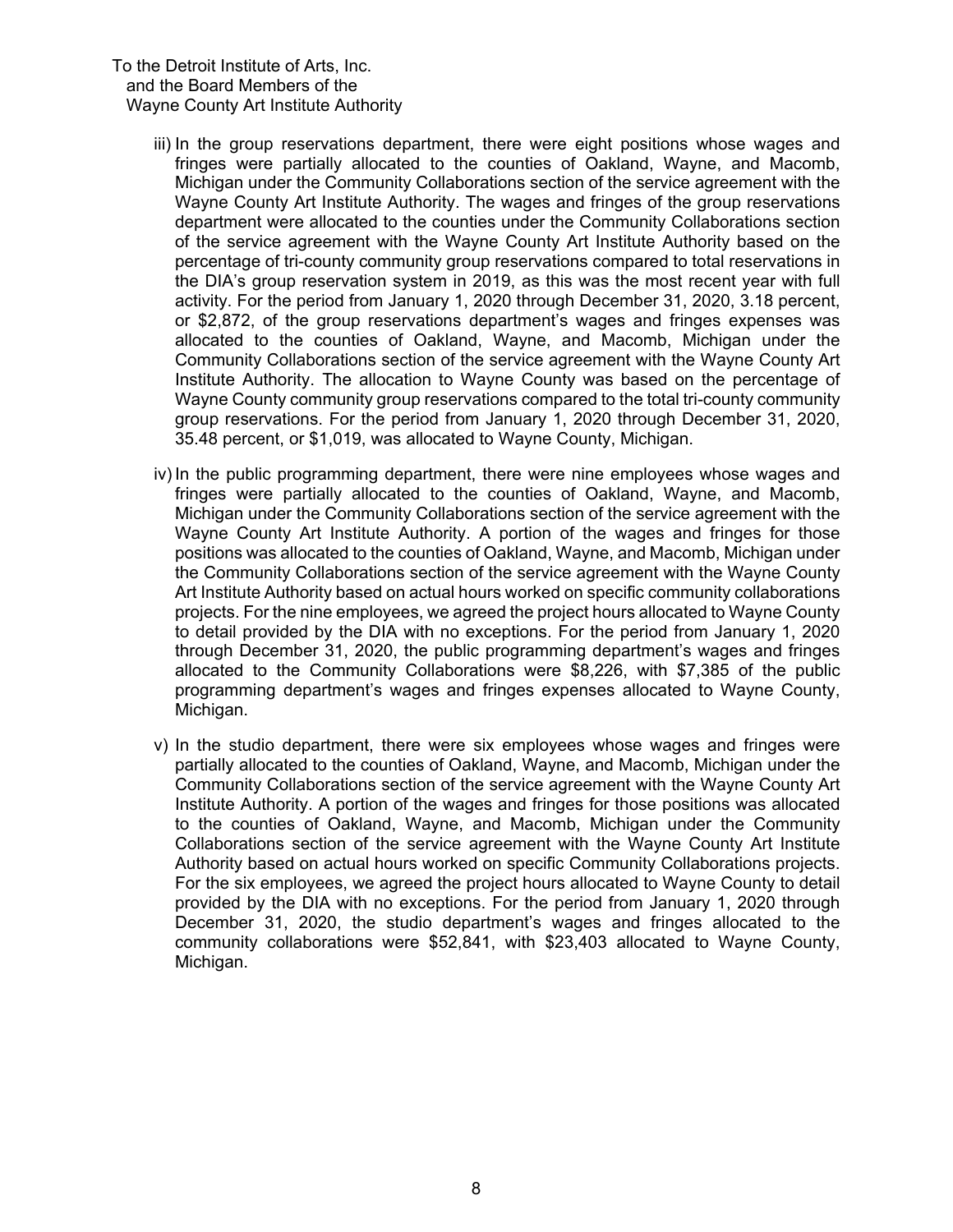We were engaged by the DIA and the Wayne County Art Institute Authority board to perform this agreed-upon procedures engagement and conducted our engagement in accordance with attestation standards established by the American Institute of Certified Public Accountants. We were not engaged to, and did not, conduct an examination or review engagement, the objective of which would be the expression of an opinion or conclusion, respectively, on the DIA's compliance with certain program requirements included in Section 2.4, "Privileges to Wayne County Residents," of the Art Institute Service Agreement between the Wayne County Art Institute Authority and the DIA for the period from January 1, 2020 through December 31, 2020. Accordingly, we do not express such an opinion or conclusion. Had we performed additional procedures, other matters might have come to our attention that would have been reported to you.

We are required to be independent of the DIA and the Wayne County Art Institute Authority and to meet our other ethical responsibilities in accordance with the relevant ethical requirements related to our agreed-upon procedures engagement.

This report is intended solely for the information and use of the DIA and the Wayne County Art Institute Authority board and is not intended to be and should not be used by anyone other than these specified parties.

Plante & Moran, PLLC

February 21, 2022